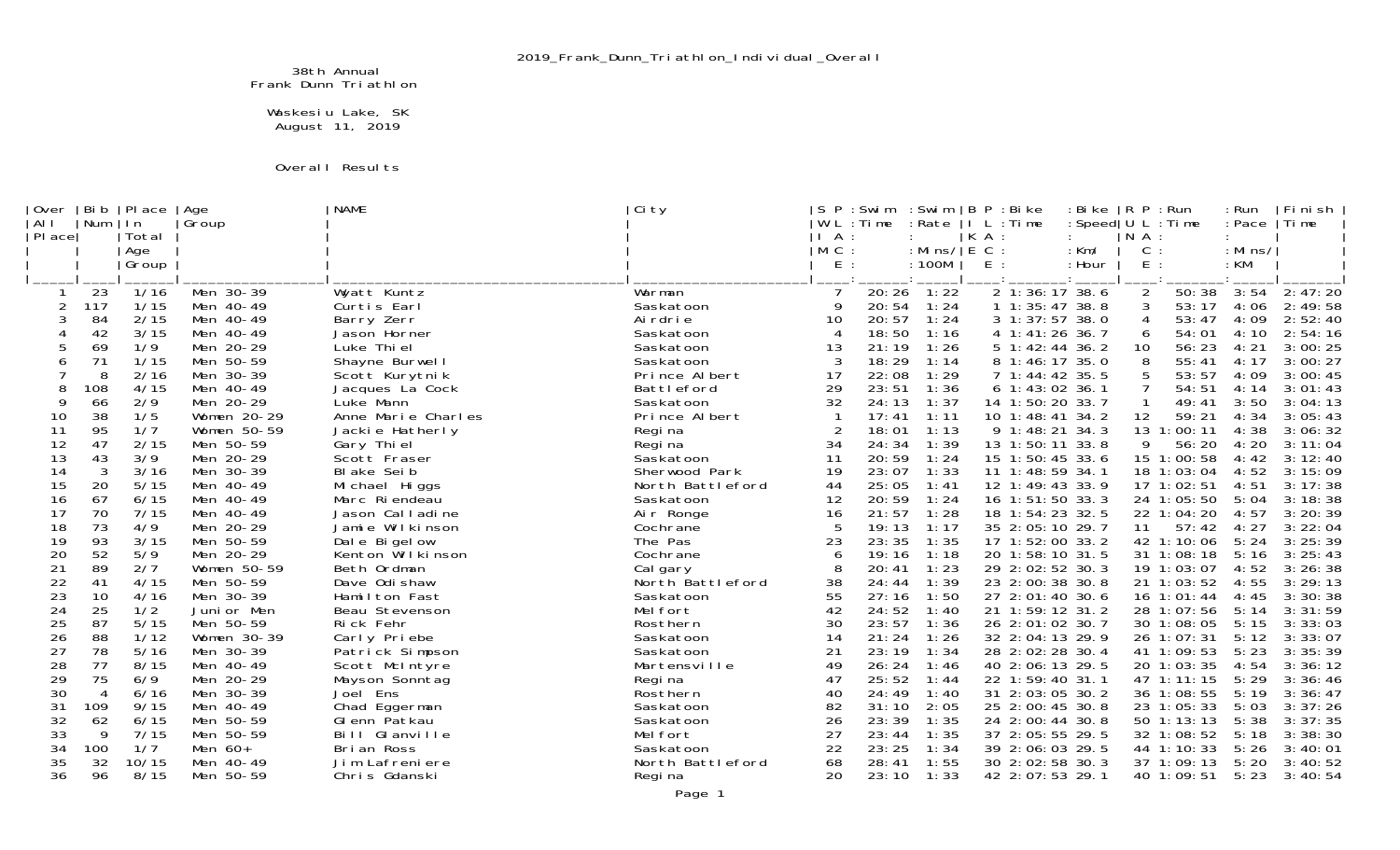2019 Frank Dunn Triathlon Individual Overall

| 37<br>29                      | 1/12<br>Women 40-49   | Joanna Richardson    | - <u>-</u> - - - -<br>Prince Albert | 78 | 29:56<br>2:00  | 49 2:10:26 28.5      | 14 1:00:43      | 4:41  | 3:41:05 |
|-------------------------------|-----------------------|----------------------|-------------------------------------|----|----------------|----------------------|-----------------|-------|---------|
| 38<br>74<br>2/7               | Men $60+$             | Eugene Timmermans    | Saskatoon                           | 41 | 24:49<br>1:40  | 38 2:05:58 29.5      | 46 1:11:15      | 5:29  | 3:42:01 |
| 39<br>101                     | 7/16<br>Men 30-39     | Jon SI oman          | Regi na                             | 80 | 2:01<br>30:04  | 36 2:05:44 29.6      | 27 1:07:38      | 5:13  | 3:43:25 |
| 54<br>40                      | 8/16<br>Men 30-39     | Chris Masich         | Saskatoon                           | 39 | 24:45<br>1:39  | 34 2:04:55 29.8      | 63 1:16:50      | 5:55  | 3:46:29 |
| 41<br>116                     | 9/15<br>Men 50-59     | Darren Hagen         | Penticton                           | 86 | 32:27<br>2:10  | 33 2:04:47 29.8      | 45 1:10:42      | 5:27  | 3:47:55 |
| 49<br>42<br>11/15             | Men 40-49             | Andrew Scott         | Saskatoon                           | 74 | 29:12<br>1:57  | 45 2:09:13 28.8      | 39 1:09:40      | 5:22  | 3:48:04 |
| 43<br>86<br>3/7               | Women 50-59           | Tami Vangool         | Riverside Estates                   | 48 | 26:12<br>1:45  | 41 2:06:27 29.4      | 62 1:16:36      | 5:54  | 3:49:14 |
| 44<br>2/5<br>46               | Women 20-29           | Hillary Wand         | Saskatoon                           | 43 | 24:56<br>1:40  | 51 2:11:25 28.3      | 49 1:13:00      | 5:37  | 3:49:20 |
| 45<br>31                      | 9/16<br>Men 30-39     | James Feuring        | Regi na                             | 50 | 26:40<br>1:47  | 44 2:08:33 28.9      | 59 1:14:47      | 5:46  | 3:50:00 |
| 37<br>46<br>4/7               | Women 50-59           | Shannon Bews         | Saskatoon                           | 60 | 27:57<br>1:52  | 55 2:15:07 27.5      | 25 1:07:05      | 5:10  | 3:50:08 |
| 50<br>47<br>3/7               | Men $60+$             | Richard Ellis        | Sherwood Park                       | 69 | 28:49<br>1:56  | 46 2:09:56 28.6      | 48 1:11:42      | 5:31  | 3:50:26 |
| 48<br>39                      | 2/12<br>Women $40-49$ | Carmen Doyle         | Prince Albert                       | 25 | 23:37<br>1:35  | 60 2:17:52 27.0      | 38 1:09:17      | 5:20  | 3:50:46 |
| 45<br>49<br>12/15             | Men 40-49             | Chad Gareau          | Prince albert                       | 61 | 27:59<br>1:52  | 19 1:57:47 31.6      | 72 1:25:56      | 6:37  | 3:51:41 |
| 50<br>65<br>10/16             | Men 30-39             | Kirby Inverarity     | Saskatoon                           | 54 | 27:05<br>1:49  | 43 2:08:10 29.0      | 64 1:17:10      | 5:57  | 3:52:23 |
| 51<br>51                      | 2/12<br>Women 30-39   | Leah Laxdal          | Saskatoon                           | 62 | 28:01<br>1:52  | 47 2:10:23 28.5      | 55 1:14:15      | 5:43  | 3:52:38 |
| 52<br>27<br>11/16             | Men 30-39             | Jared Devers         | Prince Albert                       | 75 | 29:12<br>1:57  | 48 2:10:24 28.5      | 57 1:14:17      | 5:43  | 3:53:52 |
| 53<br>112<br>10/15            | Men 50-59             | Bruce Zimmermann     | Indi an Head                        | 31 | 23:59<br>1:36  | 57 2:15:48 27.4      | 60 1:14:53      | 5:46  | 3:54:40 |
| 54<br>113<br>7/9              | Men 20-29             | Maverick Zimmermann  | Indi an Head                        | 18 | 22:47<br>1: 32 | 59 2:17:43 27.0      | 53 1:14:11      | 5:43  | 3:54:40 |
| 55<br>94                      | 3/12<br>Women $30-39$ | Jocel yn Poock       | Saskatoon                           | 45 | 25:18<br>1:42  | 54 2:12:41 28.0      | $65 \; 1:17:53$ | 6:00  | 3:55:52 |
| 56<br>81<br>13/15             | Men 40-49             | Ryan Epp             | Rosthern                            |    |                |                      | 29 1:08:02      | 5:14  | 3:55:59 |
| 57<br>72                      | 3/12<br>Women 40-49   | Lauria Harrick-Kelln | Saskatoon                           | 46 | 25:35<br>1:43  | 53 2:11:59 28.2      | 66 1:18:35      | 6:03  | 3:56:09 |
| 58<br>7                       | Women $30-39$<br>4/12 | Erin Davies          | Cal gary                            | 33 | 24:31<br>1:39  | 74 2:24:43 25.7      | 34 1:08:53      | 5:18  | 3:58:06 |
| 59<br>6<br>4/7                | Men $60+$             | Ed Berezowski        | Saskatoon                           | 36 | 24:35<br>1:39  | 73 2:24:41 25.7      | 33 1:08:52      | 5:18  | 3:58:07 |
| 60<br>12/16<br>5              | Men 30-39             | Kyle Berezowski      | Saskatoon                           | 35 | 24:34<br>1:39  | 72 2:24:41 25.7      | 35 1:08:53      | 5:18  | 3:58:08 |
| 103<br>5/7<br>61              | Women 50-59           | Angel a Arnol d      | Regi na                             | 59 | 27:54<br>1:52  | 58 2:16:49 27.2      | 58 1:14:46      | 5:46  | 3:59:28 |
| 5/7<br>62<br>106              | Men $60+$             | Dean Steinhoff       | Moose Jaw                           | 63 | 28:04<br>1:53  | $61$ 2: 18: 03 26. 9 | $51 \; 1:13:25$ | 5:39  | 3:59:31 |
| 22<br>63                      | 5/12<br>Women 30-39   | Brianne Hamilton     | Saskatoon                           |    |                |                      |                 |       | 3:59:53 |
| 79<br>64<br>3/5               | Women 20-29           | Carlie Murray        | Gravel bourg                        | 53 | 27:04<br>1: 49 | 65 2:20:38 26.5      | $61$ 1: 15: 50  | 5:50  | 4:03:30 |
| 65<br>104<br>6/7              | Men $60+$             | Chris Donald         | Saskatoon                           | 28 | 23:45<br>1:35  | 62 2:18:39 26.8      | 68 1:22:06      | 6:19  | 4:04:28 |
| 99<br>66<br>11/15             | Men 50-59             | Bud Jorgenson        | Saskatoon                           | 73 | 29:07<br>1:57  | 67 2:21:50 26.2      | 52 1:13:53      | 5:41  | 4:04:50 |
| 67<br>102<br>14/15            | Men 40-49             | Josh Seib            | Yorkton                             | 15 | 1:27<br>21:41  | 70 2:23:48 25.9      | 67 1:20:57      | 6:14  | 4:06:25 |
| 57<br>68                      | 6/12<br>Women 30-39   | Heather Erwin        | Palo Alto                           | 67 | 1:55<br>28:41  | 71 2:23:49 25.9      | 56 1:14:16      | 5:43  | 4:06:45 |
| 69<br>55<br>13/16             | Men 30-39             | John PI umb          | Saskatoon                           | 90 | 2:24<br>35:51  | 66 2:21:46 26.2      | 43 1:10:20      | 5:25  | 4:07:56 |
| 70<br>$\overline{2}$<br>14/16 | Men 30-39             | Jordan Anderson      | Saskatoon                           | 51 | 26:44<br>1:47  | 50 2:10:44 28.5      | 82 1:30:36      | 6:59  | 4:08:04 |
| 107<br>71<br>1/2              | Women 60+             | Dulcie Charles       | Prince Albert                       | 37 | 1:39<br>24:43  | 63 2:18:47 26.8      | 70 1:24:49      | 6:32  | 4:08:19 |
| 72<br>26<br>2/2               | Junior Men            | Cashe Stevenson      | Mel fort                            | 64 | 28:08<br>1:53  | 76 2:26:16 25.4      | 54 1:14:14      | 5:43  | 4:08:38 |
| 73<br>90<br>15/15             | Men 40-49             | Joel Pedersen        | Saskatoon                           | 84 | 32:11<br>2:09  | 52 2:11:30 28.3      | 77 1:27:13      | 6:43  | 4:10:53 |
| 74<br>7/7<br>11               | Men $60+$             | Blair Parkinson      | fort qu'appelle                     | 65 | 28:10<br>1:53  | 64 2:19:15 26.7      | 71 1:25:06      | 6:33  | 4:12:30 |
| 75<br>17<br>12/15             | Men 50-59             | Doug Sylvester       | North Batteford                     | 24 | 23:37<br>1:35  | 56 2:15:30 27.5      | 88 1:35:42      | 7:22  | 4:14:47 |
| 76<br>92<br>8/9               | Men 20-29             | Tyler Stahl          | Prince Albert                       | 83 | 31:50<br>2:08  | 68 2:22:09 26.2      | 69 1:22:39      | 6:22  | 4:16:37 |
| 77<br>64                      | 4/12<br>Women $40-49$ | Kristi Jorgenson     | Saskatoon                           | 70 | 28:53<br>1:56  | 77 2:26:16 25.4      | 75 1:27:06      | 6:42  | 4:22:14 |
| 78<br>56<br>6/7               | Women 50-59           | Carmell Jorgenson    | Saskatoon                           | 66 | 28:28<br>1:54  | 78 2:26:41 25.4      | 76 1:27:06      | 6:42  | 4:22:14 |
| 79<br>110                     | 5/12<br>Women 40-49   | Crystal Clarke       | Humbol dt                           | 58 | 27:53<br>1:52  | 75 2:24:57 25.7      | 79 1:30:15      | 6:57  | 4:23:03 |
| 80<br>105                     | 7/12<br>Women 30-39   | Deanne Sel inger     | Regi na                             | 76 | 29:14<br>1:57  | 69 2:23:06 26.0      | 83 1:31:14      | 7:02  | 4:23:33 |
| 81<br>13<br>15/16             | Men 30-39             | Daniel Bater         | Saskatoon                           | 56 | 27:18<br>1:50  | 79 2:29:16 24.9      | 86 1:32:53      | 7:09  | 4:29:26 |
| 82<br>14                      | 8/12<br>Women 30-39   | Sarah Bater          | Saskatoon                           | 57 | 27:18<br>1:50  | 82 2:32:56 24.3      | 85 1:31:52      | 7:04  | 4:32:05 |
| 83<br>53<br>16/16             | Men 30-39             | Shawn Fehr           | Saskatoon                           | 87 | 32:30<br>2:10  | 81 2:31:06 24.6      | 81 1:30:34      | 6:58  | 4:34:08 |
| 84<br>33                      | 6/12<br>Women 40-49   | Li sa Evans          | Prince Albert                       | 77 | 29:41<br>1:59  | 80 2:31:05 24.6      | 89 1:35:51      | 7:23  | 4:36:35 |
| 85<br>21                      | 9/12<br>Women 30-39   | Maggie Schwab        | Saskatoon                           | 79 | 2:01<br>30:02  | 83 2:34:26 24.1      | 87 1:32:57      | 7:09  | 4:37:25 |
| 86<br>$\mathbf{1}$<br>2/2     | Women 60+             | Valerie Horner       | Prince Albert                       | 85 | 32:18<br>2:10  | 86 2:41:22 23.1      | 84 1:31:47      | 7:04  | 4:45:27 |
| 87<br>98<br>13/15             | Men 50-59             | Brian Murdoch        | Saskatoon                           | 71 | 29:02<br>1:57  | 90 2:51:58 21.6      | 74 1:26:50      | 6:41  | 4:47:48 |
| 88<br>97<br>9/9               | Men 20-29             | Thomas Murdoch       | Saskatoon                           | 72 | 29:03<br>1:57  | 89 2:51:57 21.6      | 73 1:26:49      | 6: 41 | 4:47:49 |